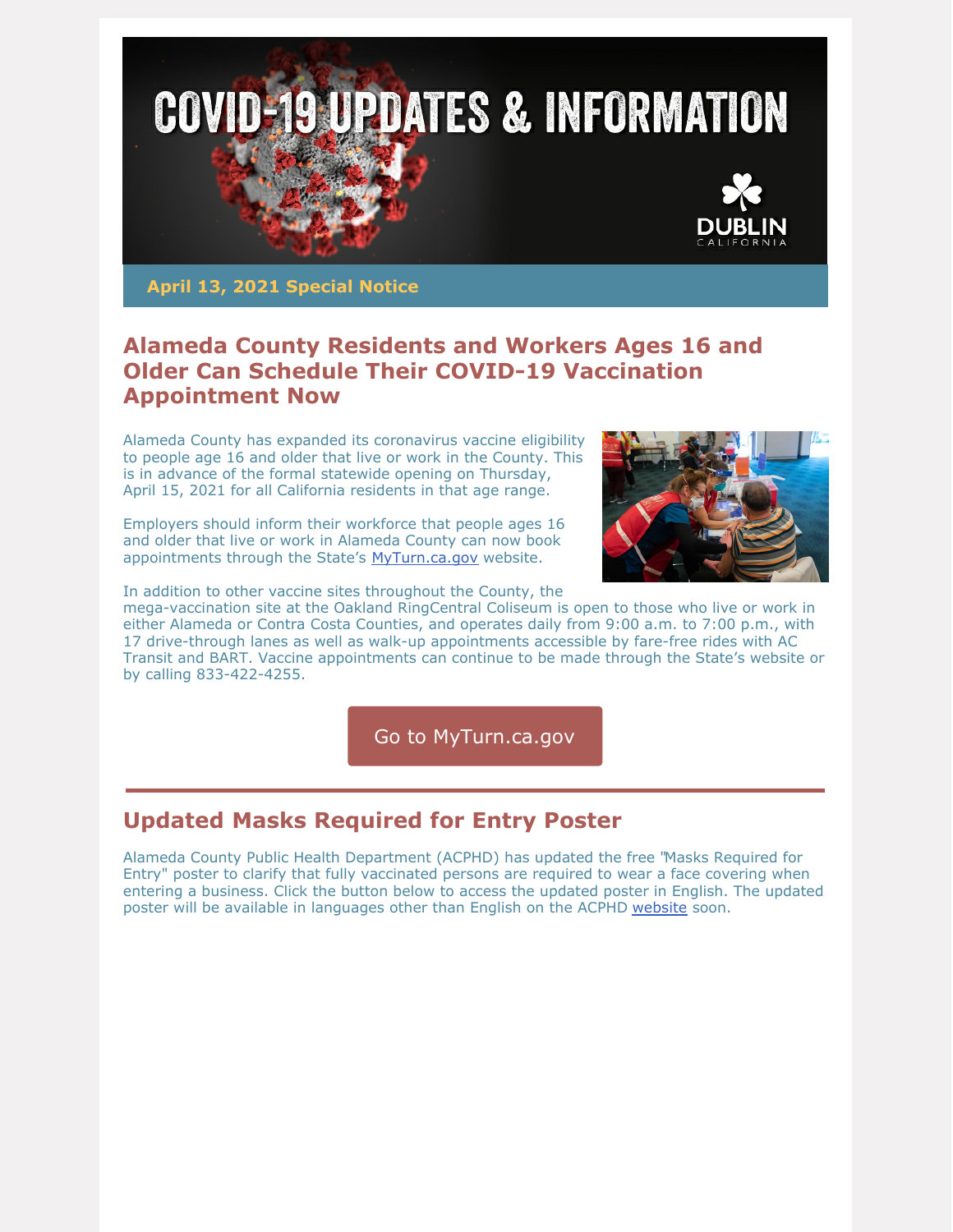

#### **Round Six of the State's Small Business COVID-19 Relief Grant Opens April 28**

Round Six, the final round, of the California Small Business COVID-19 Relief Grant Program opens Wednesday, April 28 at 9:00 a.m. and closes Tuesday, May 4 at 5:00 p.m.

Eligible applicants include current waitlisted small businesses and/or nonprofits not selected in Rounds one, two, three or five AND new applicants that meet eligibility criteria. The eligible grant award is \$5,000 to \$25,000. Applicants who were NOT selected to receive a grant and were waitlisted in Rounds one, two, three and five do not need to re-apply; the application will automatically be moved into Round Six. Selection notifications will begin Friday, May 7.

Go to [CAReliefGrant.com](http://www.careliefgrant.com)

## **Updated Restaurant Operating Procedures**

Recently, the Alameda County Public Health Department updated its Restaurant Operating Procedures to include indoor dining safety measures and align with State restrictions.

Read the Restaurant Operating [Procedures](https://deh.acgov.org/deh-assets/docs/AlcoRestaurantOperatingProcedures.pdf)

## **Learn About Facebook Marketing Through Get Digital CA**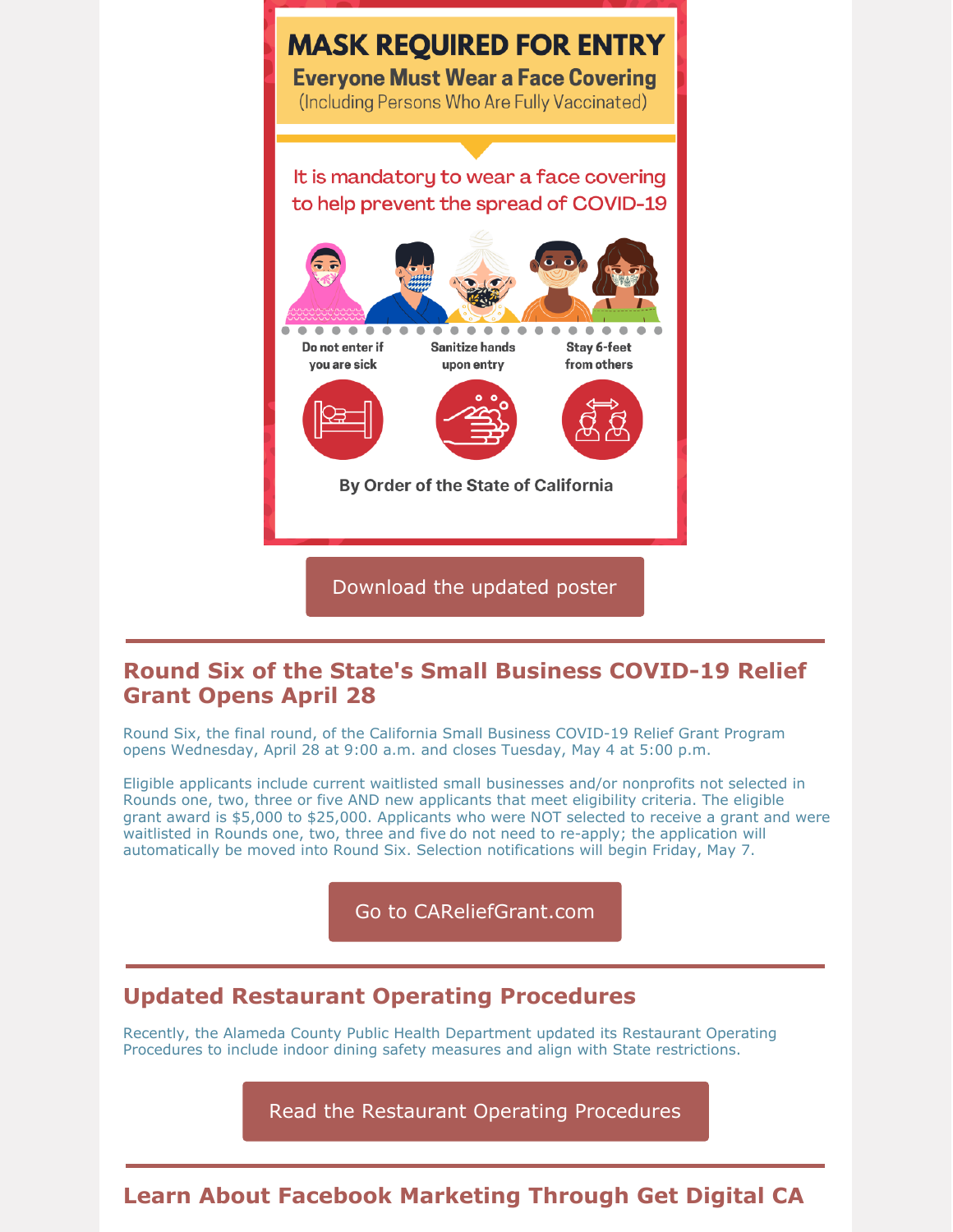Have you wondered how to utilize Facebook's resources to promote your small business? The State has partnered with Facebook to offer "Boost with Facebook," a self-paced training curriculum as part of its Get Digital CA initiative. This online training will help you create a stronger brand presence and reach new customers.



You will learn how to:

- Establish Your Presence on Facebook and Instagram
- Create a Virtual Storefront with Shops
- Attract Customers with WhatsApp Business

Visit the [website](https://business.ca.gov/advantages/small-business-innovation-and-entrepreneurship/get-digital-ca/)

#### **On-Demand Webinar on the Updated Paycheck Protection Program**

In March, the SBA reopened the Paycheck Protection Program (PPP) for first time borrowers and is also allowing for a second loan (PPP2). The SBDC hosted a webinar that reviews how the PPP works, what a business or nonprofit needs to do to apply, and how the PPP2 works. This webinar also includes updates on how to apply as a Schedule C tax filer (sole proprietor, self-employed, and independent contractor).



Sign-up to view the [webinar](https://click.mlsend.com/link/c/YT0xNjYwMzQ5MjAxMzQwNDM4MzcwJmM9ZDhqNyZlPTIwOTIwMTE3JmI9NTcwMTg0Nzc3JmQ9cjdiNGIxeA==.E8LNiJgm7XRn_1664Y1WnfBU8fIoyJg6VBGoEVRKajI)

## **Updated Federal Resources Available Online**

The [covid-sb.org](https://covid-sb.org/) website has been updated with current workplace quidelines and federal funding opportunities to help small businesses safely open their doors and strengthen our nation's economy.

The website provides small businesses with access to a consolidation of COVID-19 related information and resources from multiple federal agencies. This site is developed through a partnership between the Association of Women Business Center and America's SBDC (the nationwide network of Small Business Development Centers and is supported by the U.S. Small Business Administration.

Visit the [website](https://covid-sb.org/)

#### **We Are Here for You**

The City of Dublin appreciates our business community and remains committed to being your source for reliable and accessible information and resources.

For COVID-19 information and resources for the business community, visit our Business Impacts [webpage](https://dublin.ca.gov/2177/COVID-19-Business-Impacts).

For up-to-date information and resources about the pandemic, visit the City's COVID-19 [webpage](https://www.dublin.ca.gov/coronavirus).

The Office of Economic Development is also available via [email](mailto:economic.development@dublin.ca.gov) or by calling 925-833-6650. Language assistance is available over the phone by request.

**The COVID-19 Dublin Business Brief highlights the latest news and events affecting the business community. For more information or assistance, please**